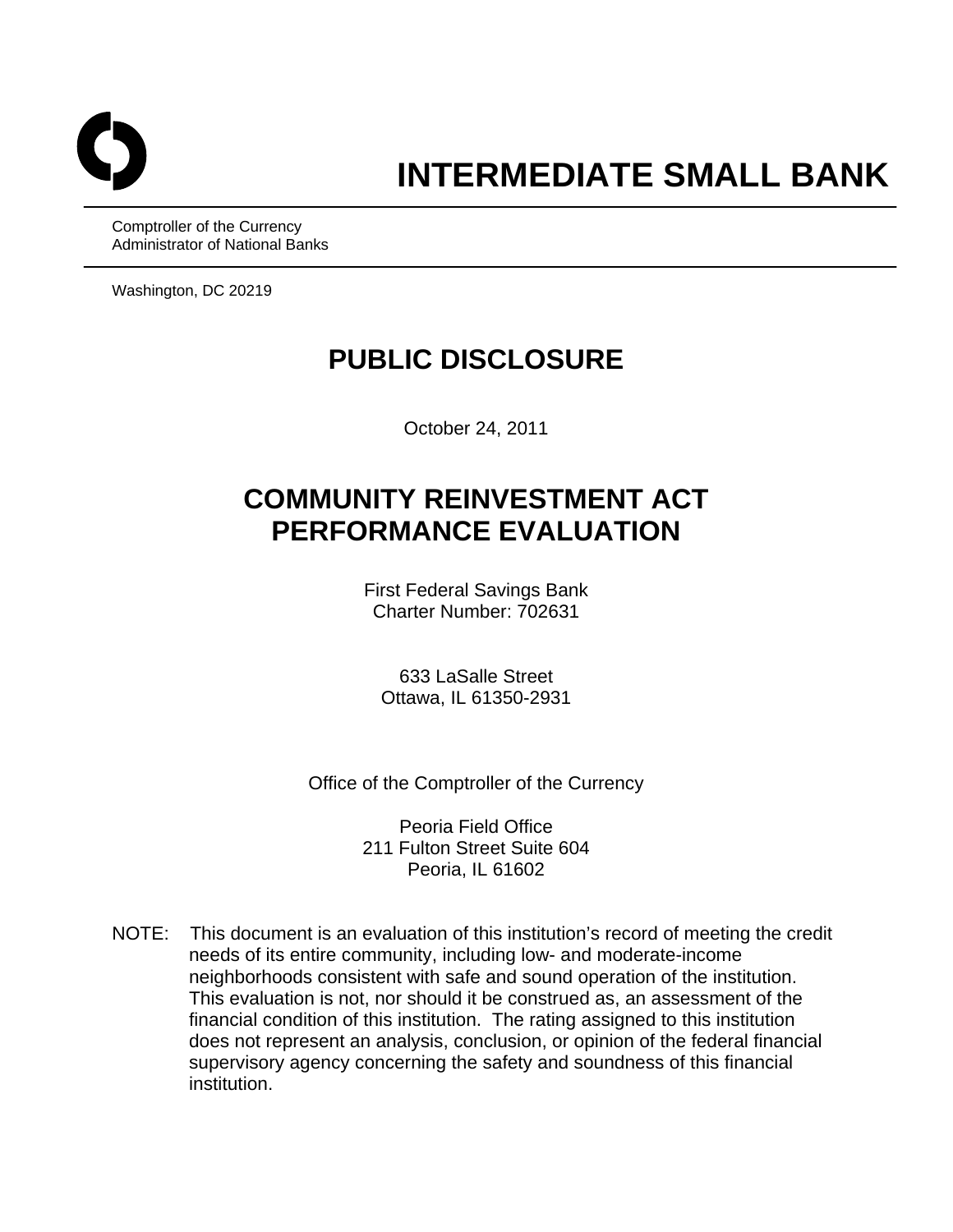#### **INSTITUTION'S CRA RATING: This institution is rated Needs to Improve**

#### **The Lending Test is rated: \_Satisfactory\_.**  The Community Development Test is rated: Needs to Improve.

- First Federal Savings Bank's (FFSB) distribution of loans to families of different income levels is satisfactory given the bank's product offerings and local economic conditions.
- The geographic distribution of loans reflects reasonable dispersion throughout the assessment area (AA), including moderate-income geographies, given the bank's product offerings and local economic conditions.
- A majority of the loans originated by FFSB are to customers from within its AAs.
- FFSB's quarterly average loan-to-deposit ratio of ninety-eight percent over the evaluation period is more than reasonable.
- FFSB's community development performance demonstrates poor responsiveness to the community development needs of its AA through community development loans, qualified investments, and community development services.

## **Scope of Examination**

This performance evaluation assesses First Federal Savings Bank's record of meeting the credit needs of the communities in which it operates. We evaluated FFSB under the Intermediate Small Savings Association performance criterion, which includes a lending test and a community development test. The lending test evaluates a bank's record of helping to meet the credit needs of its assessment area through its lending activities. The community development test evaluates a bank's community development lending, qualified investments, and community development service activities.

- The evaluation period for the lending test covers loans originated from January 1, 2009, through August 30, 2011.
- The evaluation period for the community development test covers any activities occurring from August 12, 2008, through October 25, 2011.
- The Kane County MSA AA will receive a limited scope review since FFSB's presence in the county is limited and the volume of loans and deposits is substantially less than that in the Grundy/Kendall/Will County MSA (MSA AA) and Bureau/LaSalle/Lee/Livingston/Putnam/Whiteside County Non-MSA AA (Non-MSA AA). The MSA AA and Non-MSA AA will receive a full scope review.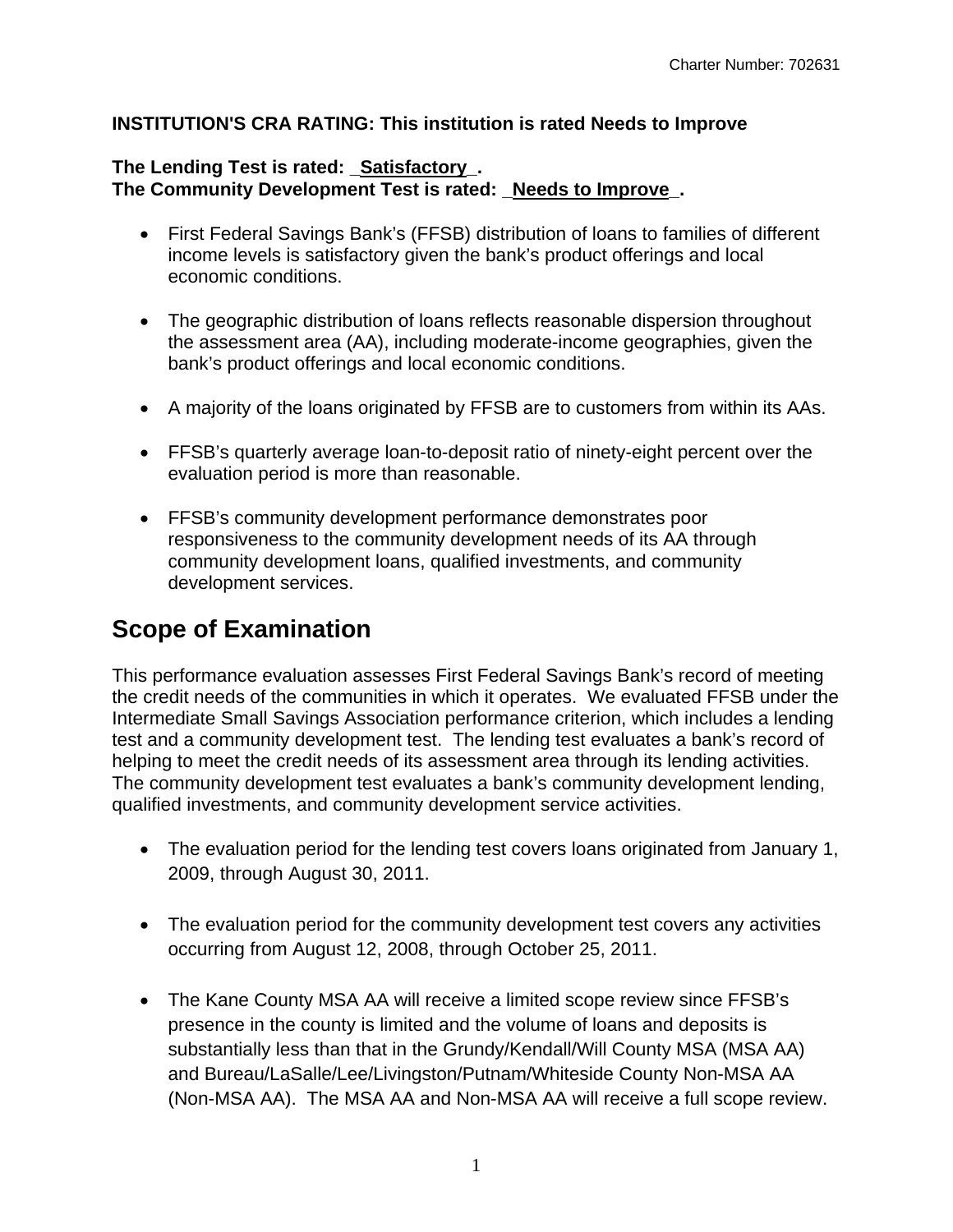- The lending test is based on FFSB's primary loan products. Conclusions regarding the bank's lending performance are based on residential mortgage loans originated from January 1, 2009, through August 30, 2011, utilizing 2000 census data.
- We reviewed residential related loans reported under the Home Mortgage Disclosure Act (HMDA) for the years 2009, 2010, and through August 30, 2011.
- We conducted Data Integrity reviews of the HMDA data by comparing information from the bank's loan application registers to actual loan files. We found the HMDA data for 2009, 2010, and 2011 to be accurate and reliable for use in this examination.

## **Description of Institution**

FFSB is a mutual institution headquartered in Ottawa, Illinois. Ottawa is located in north central Illinois, approximately 70 miles southwest of Chicago, Illinois. As of September 30, 2011, FFSB reported total assets of \$395 million. The bank owns First Fed Insurance Agency which provides insurance services. FFSB's subsidiary does not negatively impact the bank's ability to meet the credit needs of the community.

There are no legal, financial, or other factors impeding FFSB's ability to help meet the credit needs in the bank's assessment areas. There has been no change in the bank's corporate structure since the previous CRA evaluation. The bank's previous CRA rating, which was as an Intermediate Small Savings Association, was "Satisfactory Record of Meeting Community Credit Needs" as detailed in the Performance Evaluation dated August 11, 2008.

FFSB is an intrastate financial institution with thirteen offices serving portions of Bureau, Grundy, Kane, Kendall, Kankakee, LaSalle, Lee, Livingston, Marshall, Putnam, Whiteside, and Will Counties. The AA meets the requirements of the regulation and does not arbitrarily exclude low- or moderate-income geographies. FFSB also operates twelve cash dispensing automated teller machines (ATMs) located throughout the AAs.

All of the bank's offices are full-service facilities and offer a full range of consumer banking products. FFSB's primary focus is to provide residential mortgage and consumer loans and retail services to its customers throughout the AAs. As of September 30, 2011, the bank reported \$299 million in outstanding loans representing seventy-six percent of total assets. The bank reported tier one capital at \$36.8 million.

FFSB's primary lending product is residential real estate loans. This lending category accounted for eighty-four percent of the outstanding loan balances as of September 30, 2011. The loan portfolio consists of: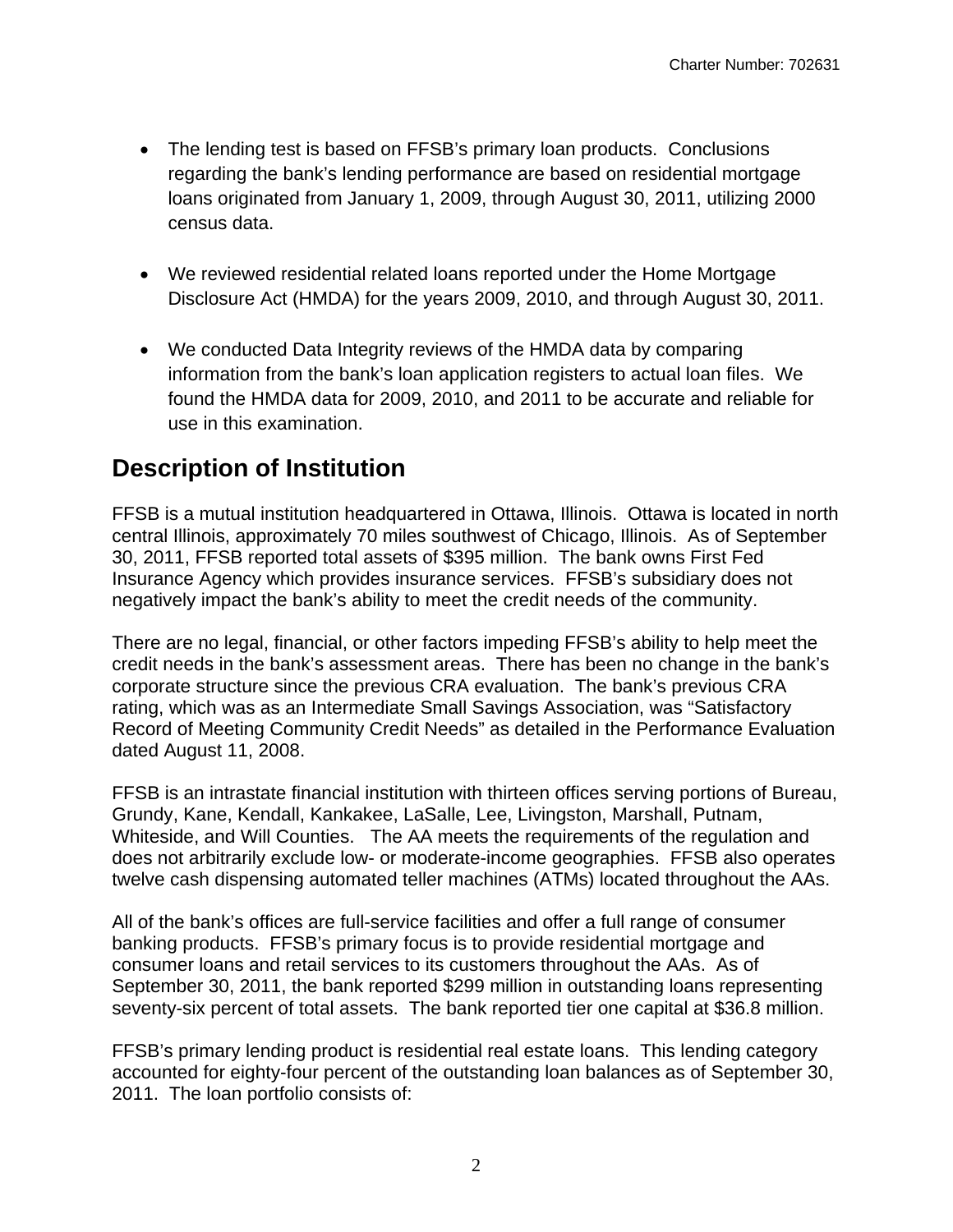|                                  | Table 1 - Loan Portfolio Summary by Loan Type |         |  |  |  |  |  |  |  |  |
|----------------------------------|-----------------------------------------------|---------|--|--|--|--|--|--|--|--|
| <b>September 30, 2011</b>        |                                               |         |  |  |  |  |  |  |  |  |
| \$(000)<br>Loan Category<br>$\%$ |                                               |         |  |  |  |  |  |  |  |  |
| <b>Consumer Loans</b>            | \$1,041                                       | 0.35%   |  |  |  |  |  |  |  |  |
| <b>Commercial Loans</b>          | \$46,135                                      | 15.43%  |  |  |  |  |  |  |  |  |
| <b>Residential Loans</b>         | \$251,668                                     | 84.22%  |  |  |  |  |  |  |  |  |
| <b>Total Loans</b>               | \$298,844                                     | 100.00% |  |  |  |  |  |  |  |  |

*Source: September 30, 2011 Thrift Financial Report* 

### **Description of Assessment Areas**

FFSB's assessment areas meet the requirements of the regulation and do not arbitrarily exclude any low- or moderate-income areas. FFSB has three assessment areas: Grundy/Kendall/Will County MSA, Bureau/LaSalle/Lee/Livingston/Putnam/Whiteside County Non-MSA AA (Non-MSA AA), and the Kane County MSA.

#### **Grundy/Kendall/Will County AA**

F

The Grundy/Kendall/Will County AA is located in the Chicago MSA and consists of twenty-four geographies; nine geographies in Grundy County, three geographies in Kendall County, and twelve geographies in Will County. One geography in Grundy County is designated moderate-income (4%), while the remaining twenty-three geographies are designated middle- or upper-income (96%). The one moderateincome geography is located in Morris, IL and consists of the eastern third of the town. The following is demographic information for the assessment area:

| Table 2 - Demographic Information for the Grundy/Kendall/Will MSA AA |          |          |                              |          |           |  |  |  |  |  |  |
|----------------------------------------------------------------------|----------|----------|------------------------------|----------|-----------|--|--|--|--|--|--|
| Demographic Characteristics                                          | #        | Low      | Mod                          | Middle   | Upper     |  |  |  |  |  |  |
|                                                                      |          | $%$ of # | $%$ of #                     | $%$ of # | $%$ of #  |  |  |  |  |  |  |
| Geographies (Census Tracts)                                          | 24       | 0%       | 4%                           | 67%      | 29%       |  |  |  |  |  |  |
| Population by Geography                                              | 152,401  | $0\%$    | 2%                           | 58%      | 40%       |  |  |  |  |  |  |
| Owner-Occupied Housing by                                            | 44,778   | 0%       | 2%                           | 57%      | 41%       |  |  |  |  |  |  |
| Geography                                                            |          |          |                              |          |           |  |  |  |  |  |  |
| <b>Businesses by Geography</b>                                       | 13,099   | 0%       | 2%                           | 56%      | 42%       |  |  |  |  |  |  |
| Farms by Geography                                                   | 746      | $0\%$    | $0\%$                        | 77%      | 23%       |  |  |  |  |  |  |
| <b>Family Distribution by Census Tract</b>                           | 41,607   | 0%       | 2%                           | 58%      | 40%       |  |  |  |  |  |  |
| Family Distribution by Income Level                                  | 41,607   | 10%      | 16%                          | 28%      | 46%       |  |  |  |  |  |  |
| Median Family Income                                                 | \$69,111 |          | <b>Median Housing Value</b>  |          | \$149,570 |  |  |  |  |  |  |
| Median Household Income                                              | \$62,969 |          | Median Year Built            |          | 1981      |  |  |  |  |  |  |
| 2011 HUD Adjusted Median Family                                      | \$76,200 |          | <b>Average Monthly Gross</b> |          | \$687     |  |  |  |  |  |  |
| Income for the MSA                                                   |          | Rent     |                              |          |           |  |  |  |  |  |  |
| Households Below the Poverty Level                                   | 4%       |          |                              |          |           |  |  |  |  |  |  |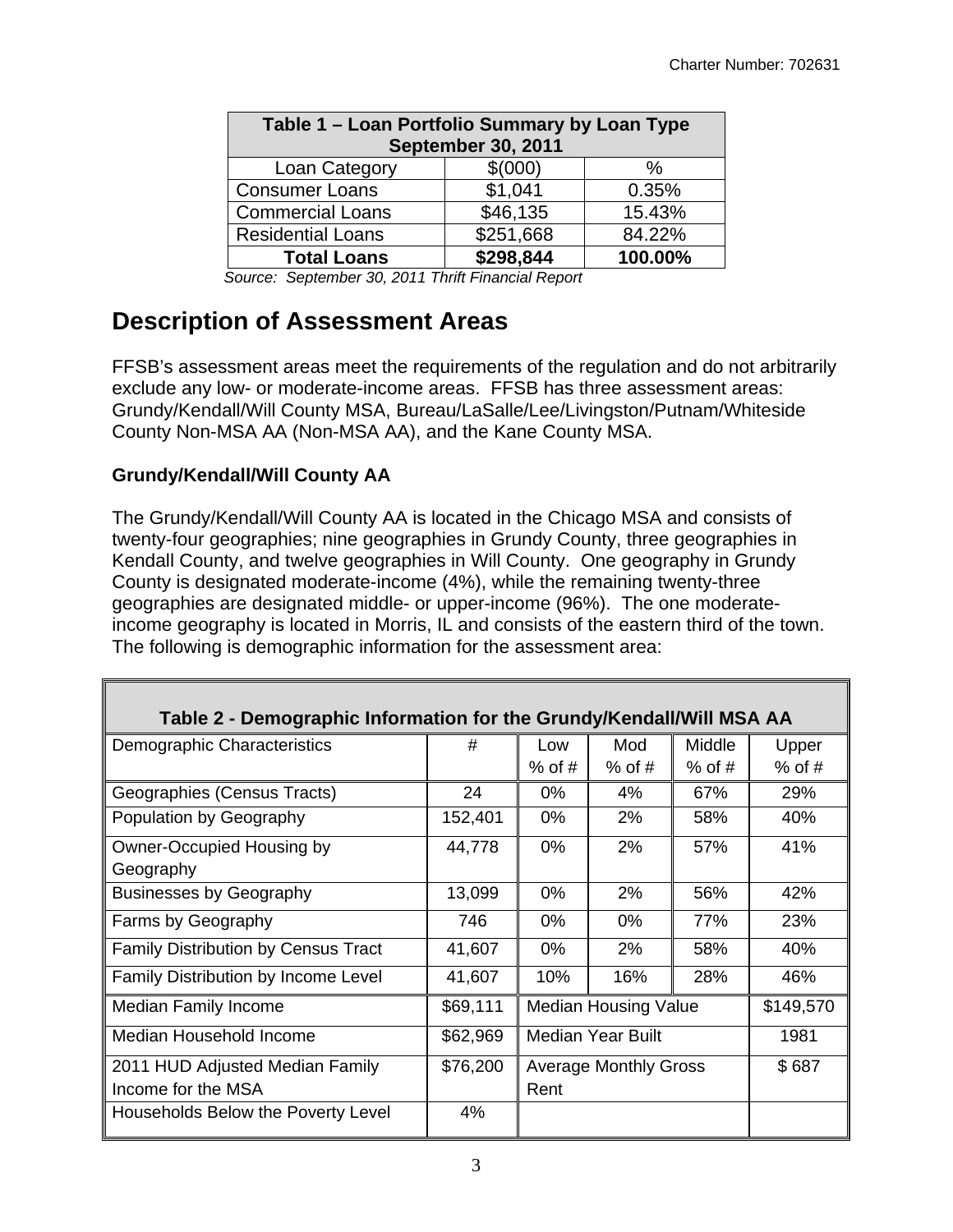#### **Bureau/LaSalle/Lee/Livingston/Putnam/Whiteside County AA**

The Non-MSA AA is not located in an MSA and consists of sixty-six geographies; ten geographies in Bureau County, twenty-seven geographies in LaSalle County, nine geographies in Lee County, four geographies in Livingston County, two geographies in Putnam County, and fourteen geographies in Whiteside County. Four geographies are designated moderate-income (6%), while the remaining sixty-two geographies are designated middle- or upper-income (94%). The four moderate-income geographies are located in the town portions of Ottawa and LaSalle in LaSalle County and the Sterling-Rock Falls portion of Whiteside County.

| Table 3 - Demographic Information for the Non-MSA AA |          |          |                              |          |          |  |  |  |  |  |  |
|------------------------------------------------------|----------|----------|------------------------------|----------|----------|--|--|--|--|--|--|
| Demographic Characteristics                          | #        | Low      | Mod                          | Middle   | Upper    |  |  |  |  |  |  |
|                                                      |          | $%$ of # | $%$ of #                     | $%$ of # | $%$ of # |  |  |  |  |  |  |
| Geographies (Census Tracts)                          | 66       | $0\%$    | 6%                           | 70%      | 24%      |  |  |  |  |  |  |
| Population by Geography                              | 251,468  | $0\%$    | 5%                           | 68%      | 27%      |  |  |  |  |  |  |
| <b>Owner-Occupied Housing by</b>                     | 72,837   | 0%       | 4%                           | 69%      | 27%      |  |  |  |  |  |  |
| Geography                                            |          |          |                              |          |          |  |  |  |  |  |  |
| <b>Businesses by Geography</b>                       | 3,814    | $0\%$    | 6%                           | 94%      | $0\%$    |  |  |  |  |  |  |
| Farms by Geography                                   | 214      | $0\%$    | $1\%$                        | 99%      | $0\%$    |  |  |  |  |  |  |
| Family Distribution by Census Tract                  | 67,626   | 0%       | 4%                           | 69%      | 27%      |  |  |  |  |  |  |
| Family Distribution by Income Level                  | 67,626   | 15%      | 17%                          | 23%      | 45%      |  |  |  |  |  |  |
| <b>Median Family Income</b>                          | \$48,857 |          | <b>Median Housing Value</b>  |          | \$84,362 |  |  |  |  |  |  |
| Median Household Income                              | \$40,706 |          | Median Year Built            |          | 1953     |  |  |  |  |  |  |
| 2011 HUD Adjusted Median Family                      | \$54,600 |          | <b>Average Monthly Gross</b> |          | \$466    |  |  |  |  |  |  |
| Income for the MSA                                   |          | Rent     |                              |          |          |  |  |  |  |  |  |
| Households Below the Poverty Level                   | 8%       |          |                              |          |          |  |  |  |  |  |  |

The following is demographic information for the assessment area:

*Source: 2000 U.S. Census Data* 

#### **Kane County AA**

The Kane County AA is located in the Chicago MSA and consists of fourteen geographies. One geography is designated moderate-income (7%), while the remaining thirteen geographies are designated NA, middle-, or upper-income (93%). The one moderate-income geography is located in the downtown portion of Elgin.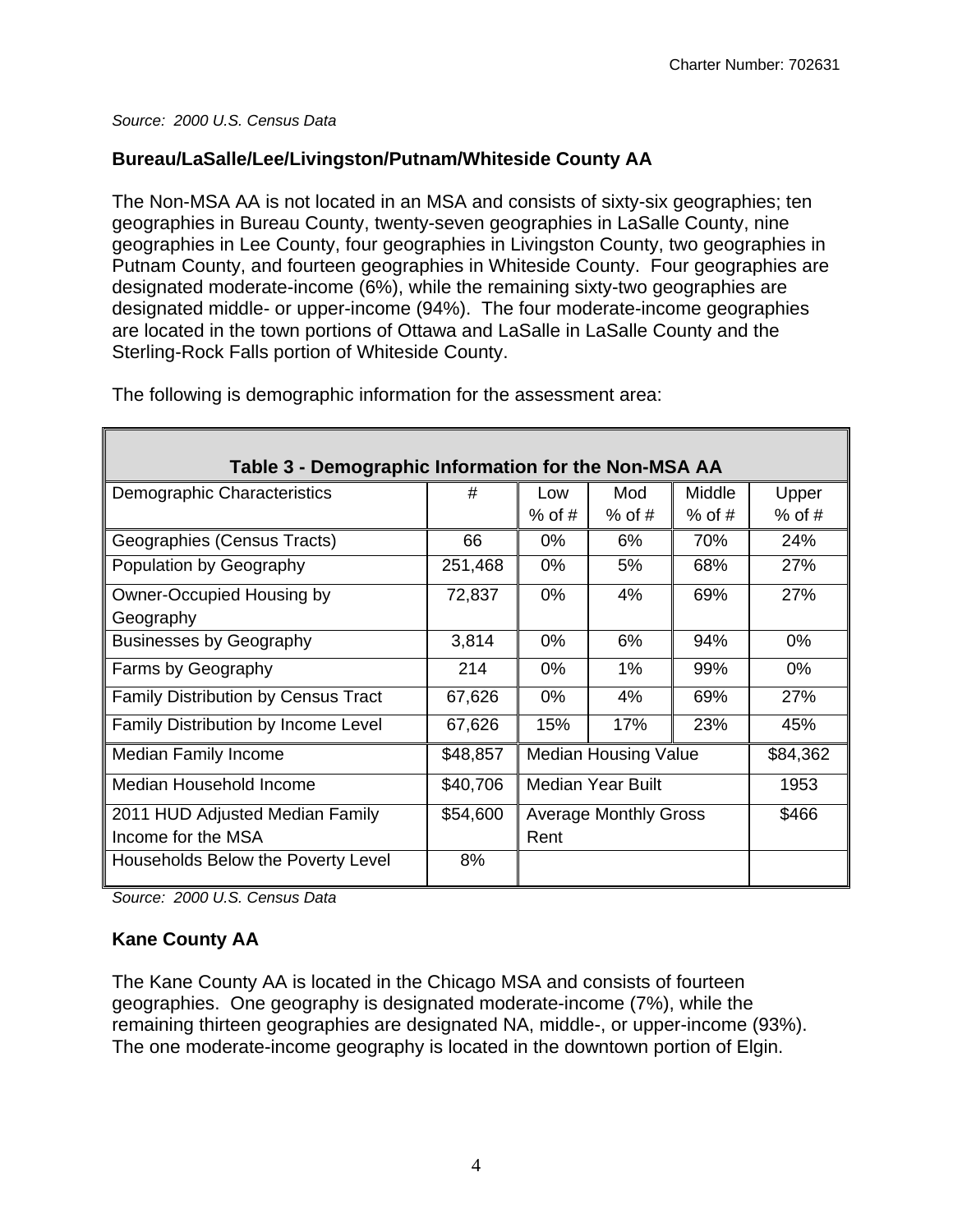| Table 4 - Demographic Information for the Kane County AA |          |       |                              |          |           |           |  |  |  |  |  |
|----------------------------------------------------------|----------|-------|------------------------------|----------|-----------|-----------|--|--|--|--|--|
| Demographic Characteristics                              | #        | Low   | Mod                          | Middle   | Upper     | <b>NA</b> |  |  |  |  |  |
|                                                          |          | % of  | $%$ of #                     | $%$ of # | $%$ of #  | $%$ of #  |  |  |  |  |  |
|                                                          |          | #     |                              |          |           |           |  |  |  |  |  |
| Geographies (Census Tracts)                              | 14       | $0\%$ | 7%                           | 43%      | 43%       | 7%        |  |  |  |  |  |
| Population by Geography                                  | 95,178   | $0\%$ | $1\%$                        | 42%      | 56%       | $1\%$     |  |  |  |  |  |
| Owner-Occupied Housing by                                | 26,514   | 0%    | 1%                           | 37%      | 63%       | 0%        |  |  |  |  |  |
| Geography                                                |          |       |                              |          |           |           |  |  |  |  |  |
| <b>Businesses by Geography</b>                           | 6,868    | 0%    | 2%                           | 32%      | 66%       | 0%        |  |  |  |  |  |
| Farms by Geography                                       | 216      | $0\%$ | 2%                           | 23%      | 75%       | 0%        |  |  |  |  |  |
| <b>Family Distribution by Census Tract</b>               | 25,009   | 0%    | 1%                           | 39%      | 60%       | 0%        |  |  |  |  |  |
| Family Distribution by Income Level                      | 25,009   | 11%   | 13%                          | 23%      | 53%       |           |  |  |  |  |  |
| <b>Median Family Income</b>                              | \$76,995 |       | <b>Median Housing Value</b>  |          | \$183,886 |           |  |  |  |  |  |
| Median Household Income                                  | \$69,177 |       | <b>Median Year Built</b>     |          | 1976      |           |  |  |  |  |  |
| 2011 HUD Adjusted Median Family                          | \$76,200 |       | <b>Average Monthly Gross</b> |          | \$693     |           |  |  |  |  |  |
| Income for the MSA                                       |          | Rent  |                              |          |           |           |  |  |  |  |  |
| Households Below the Poverty Level                       | 5%       |       |                              |          |           |           |  |  |  |  |  |

The following is demographic information for the assessment area:

*Source: 2000 U.S. Census Data* 

#### **Economic Data**

The local economic condition has been affected negatively by high unemployment. The October 2011 unemployment rates for two of the ten counties within the AA compare favorably to the 8.8 percent national average and to the 9.5 percent State of Illinois average rate. The October 2011 unemployment rates for each county are: 9.8 percent Bureau, 9.5 percent Grundy, 9.0 percent Kane, 8.7 percent Kendall, 11.1 percent LaSalle, 9.4 percent Lee, 8.4 percent Livingston, 9.8 percent Putnam, 10.2 percent Whiteside, and 9.5 percent Will. Major employers include: local school districts, local hospitals and health care facilities, Tandem Staffing, Fermi Lab, Wal-Mart, Caterpillar, Exelon, and city and county governmental units.

One community contact from the bank's AA was made during the evaluation. This contact indicated the primary credit needs in the AA are residential home loans, home improvement loans, and business loans for assisted living facilities given the aging population. The contact felt FFSB and other local financial institutions are meeting the credit needs of the area.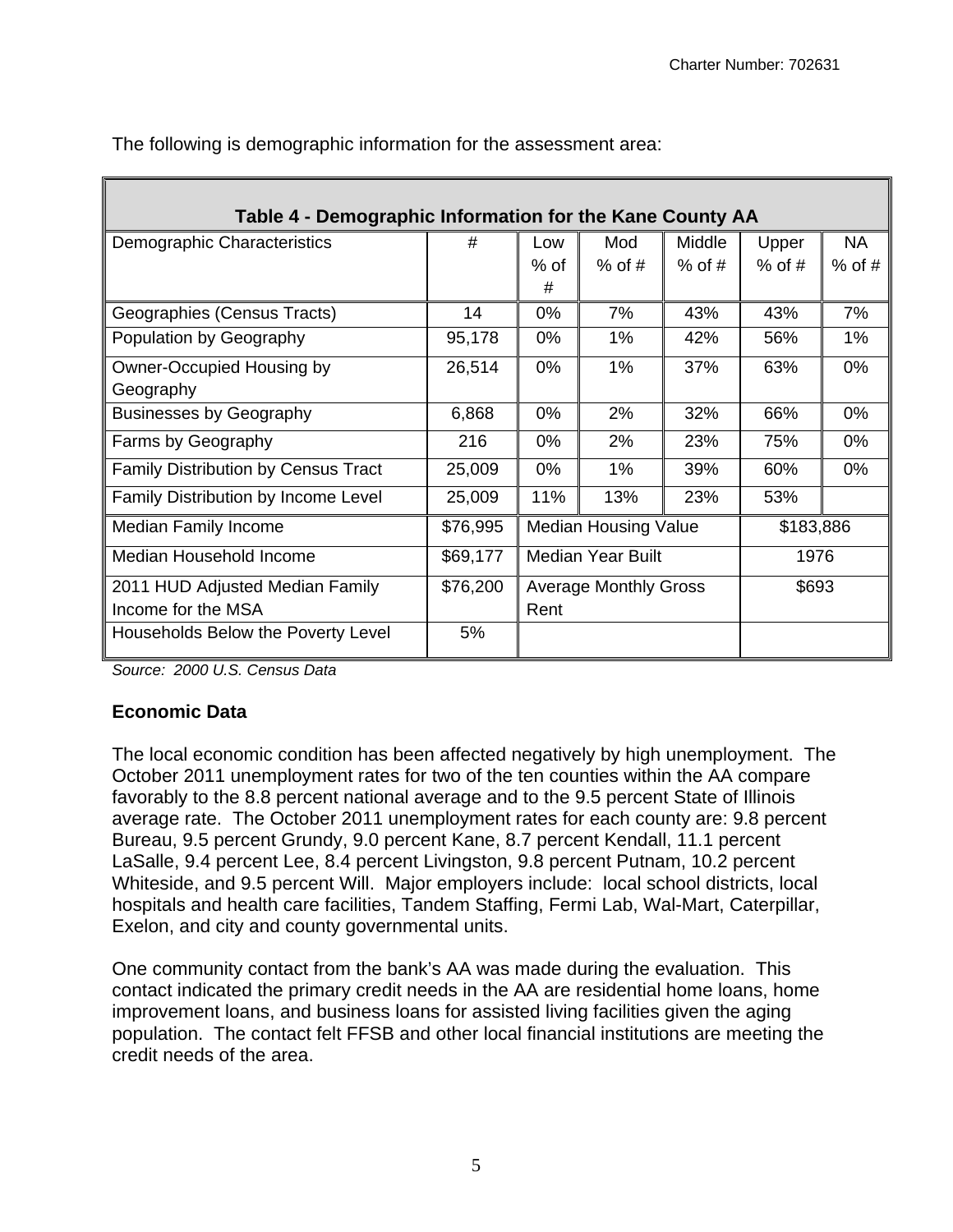# **Conclusions with Respect to Performance Tests**

### **LENDING TEST**

FFSB meets the standards for satisfactory performance. In making this determination, we gave more weight to the Non-MSA AA and the Grundy/Kendall/Will MSA AA as a majority of the loan originations are from these AAs.

- The distribution of loans to individuals of different income levels is reasonable.
- The geographic distribution of loans reflects reasonable dispersion throughout the AA, including moderate-income census tracts (CTs).
- A majority of the loans originated by FFSB are to customers within its AA.
- FFSB's loan-to-deposit ratio is more than reasonable given the bank's size, financial condition, and AA's credit needs.

#### **Loan-to-Deposit Ratio**

FFSB's average loan-to-deposit ratio is more than reasonable given the bank's size, financial condition, and AA's credit needs. FFSB's quarterly average loan-to-deposit ratio for the period September 1, 2008, to June 30, 2011, was ninety-eight percent. The quarterly average loan-to-deposit ratio for other similarly-situated financial institutions over the same time period ranged from forty-two percent to ninety-nine percent. The similarly-situated banks utilized for comparison purposes are community banks located within the AA counties. The similarly-situated banks range in asset size from \$18 million to \$1 billion.

#### **Lending in Assessment Area**

The distribution of loans reflects reasonable penetration in the AA. A majority of the loans originated by FFSB are to customers within its AA. The following table details the bank's lending within its AA based on the number of loan originations and dollar volume during the evaluation period.

| Table 5 - Loans Originated within the Assessment Area |                 |        |         |      |       |                  |      |           |     |           |
|-------------------------------------------------------|-----------------|--------|---------|------|-------|------------------|------|-----------|-----|-----------|
|                                                       | Number of Loans |        |         |      |       | Dollars of Loans |      |           |     |           |
|                                                       |                 | Inside | Outside |      |       | Inside           |      | Outside   |     | Total     |
| Loan Type                                             | #               | %      | #       | $\%$ | Total | \$(000)          | $\%$ | \$(000)   | %   | \$(000)   |
| Residential                                           | 1,795           | 69%    | 795     | 31%  | 2,590 | \$269,964        | 64%  | \$153,315 | 36% | \$423,279 |

*Source: HMDA records from January 1, 2009, to August 30, 2011.*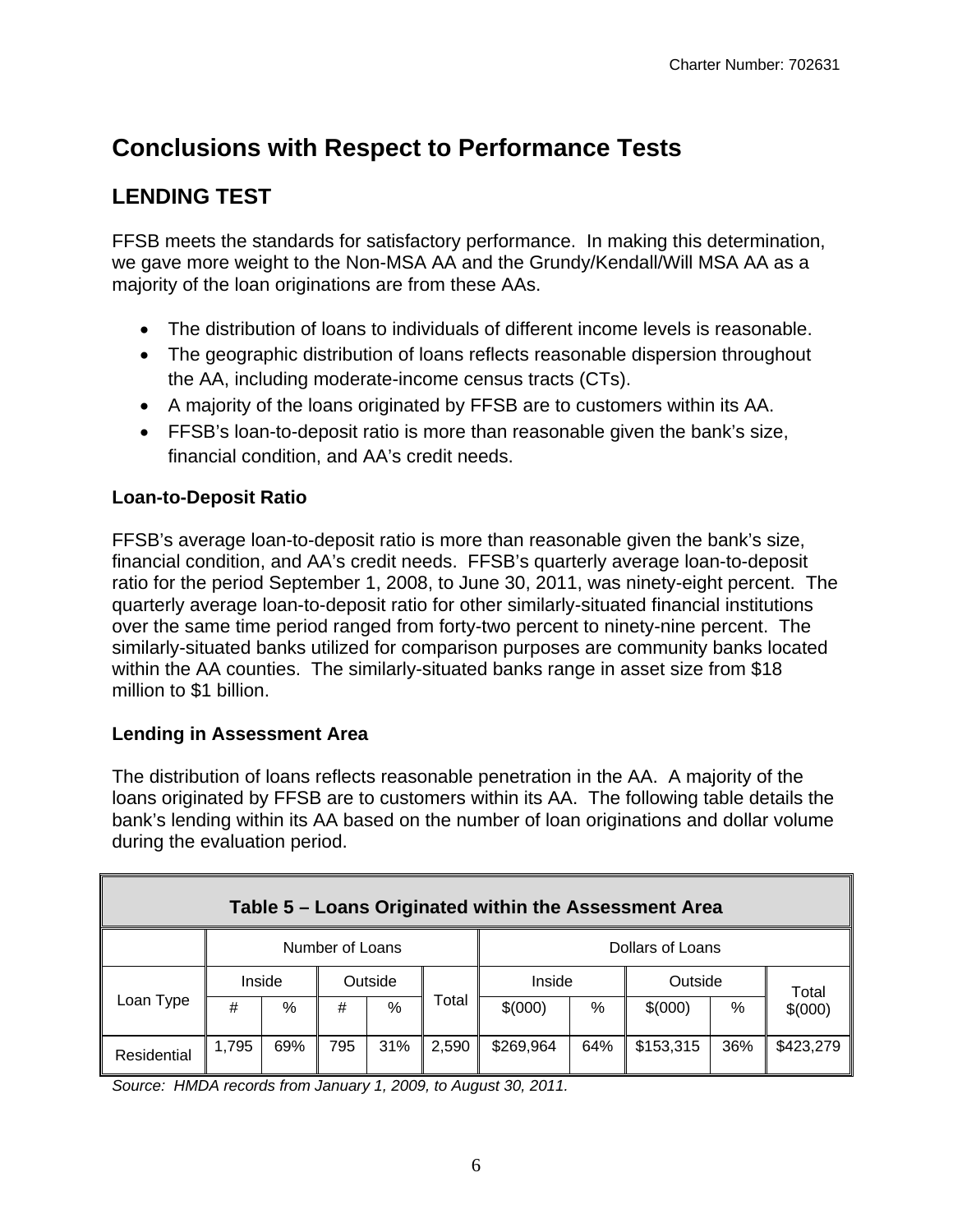#### **Lending to Borrowers of Different Incomes**

The distribution of borrowers reflects, given the demographics of the AA, reasonable penetration among individuals of different income levels. The distribution of HMDA loans is reasonable.

FFSB's lending to moderate-income borrowers shows reasonable penetration and is consistent with the percentage of moderate-income families in the Non-MSA AA. Although lending to low-income borrowers is below the percentage of low-income families in the Non-MSA AA, this is considered reasonable given the percentage of families in the Non-MSA AA below the poverty level.

|                   | Table 6 – Borrower Distribution of Residential Real Estate Loans in the |        |                 |               |                 |        |          |        |  |  |  |
|-------------------|-------------------------------------------------------------------------|--------|-----------------|---------------|-----------------|--------|----------|--------|--|--|--|
| <b>Non-MSA AA</b> |                                                                         |        |                 |               |                 |        |          |        |  |  |  |
| Borrower          | Low                                                                     |        | Moderate        |               |                 | Middle |          | Upper  |  |  |  |
| Income Level      |                                                                         |        |                 |               |                 |        |          |        |  |  |  |
| Loan Type         | % of AA                                                                 | % of   | % of AA         | $%$ of        | % of AA         | $%$ of | % of AA  | % of   |  |  |  |
|                   | <b>Families</b>                                                         | Number | <b>Families</b> | <b>Number</b> | <b>Families</b> | Number | Families | Number |  |  |  |
|                   |                                                                         |        |                 |               |                 |        |          |        |  |  |  |
| Residential       | 15%                                                                     | 5%     | 17%             | 18%           | 23%             | 28%    | 45%      | 49%    |  |  |  |

*Source: HMDA records from January 1, 2009, to August 30, 2011; 2000 Census Data* 

| Table 7 - Non-MSA AA Borrower Distribution - HMDA Lending 2009-2011 |                         |                   |                           |                            |                  |                                   |  |  |  |  |
|---------------------------------------------------------------------|-------------------------|-------------------|---------------------------|----------------------------|------------------|-----------------------------------|--|--|--|--|
|                                                                     | <b>Percent Families</b> | <b>Peer Data</b>  | <b>First Federal</b>      |                            |                  |                                   |  |  |  |  |
| <b>Income Category</b>                                              | by Income<br>Category   | Lending<br>% 2010 | <b>Number</b><br>of Loans | <b>Percent</b><br>of Loans | \$ Amt<br>(000s) | <b>Percent</b><br>of \$<br>Amount |  |  |  |  |
| Low                                                                 | 15%                     | 6%                | 43                        | 5%                         | 2,633            | 3%                                |  |  |  |  |
| <b>Moderate</b>                                                     | 17%                     | 18%               | 144                       | 18%                        | 11,804           | 13%                               |  |  |  |  |
| Subtotal: Low- and<br><b>Moderate</b>                               | 32%                     | 24%               | 187                       | 23%                        | 14,437           | 16%                               |  |  |  |  |
| <b>Middle</b>                                                       | 23%                     | 27%               | 222                       | 28%                        | 22.636           | 25%                               |  |  |  |  |
| <b>Upper</b>                                                        | 45%                     | 49%               | 390                       | 49%                        | 54.585           | 59%                               |  |  |  |  |
| Total                                                               | 100%                    | 100%              | 799*                      | 100%                       | \$91,658         | 100%                              |  |  |  |  |

*\* Income not available for 21 borrowers.* 

As indicated above, the percent of mortgage loans granted to low-income borrowers was below the number of low-income families, but is comparable to the peer lenders in the AA on a numbers basis. The institution's level of mortgage lending to moderateincome borrowers is comparable to the percentage of moderate-income families residing within the AA and other HMDA-regulated financial institutions in the AA.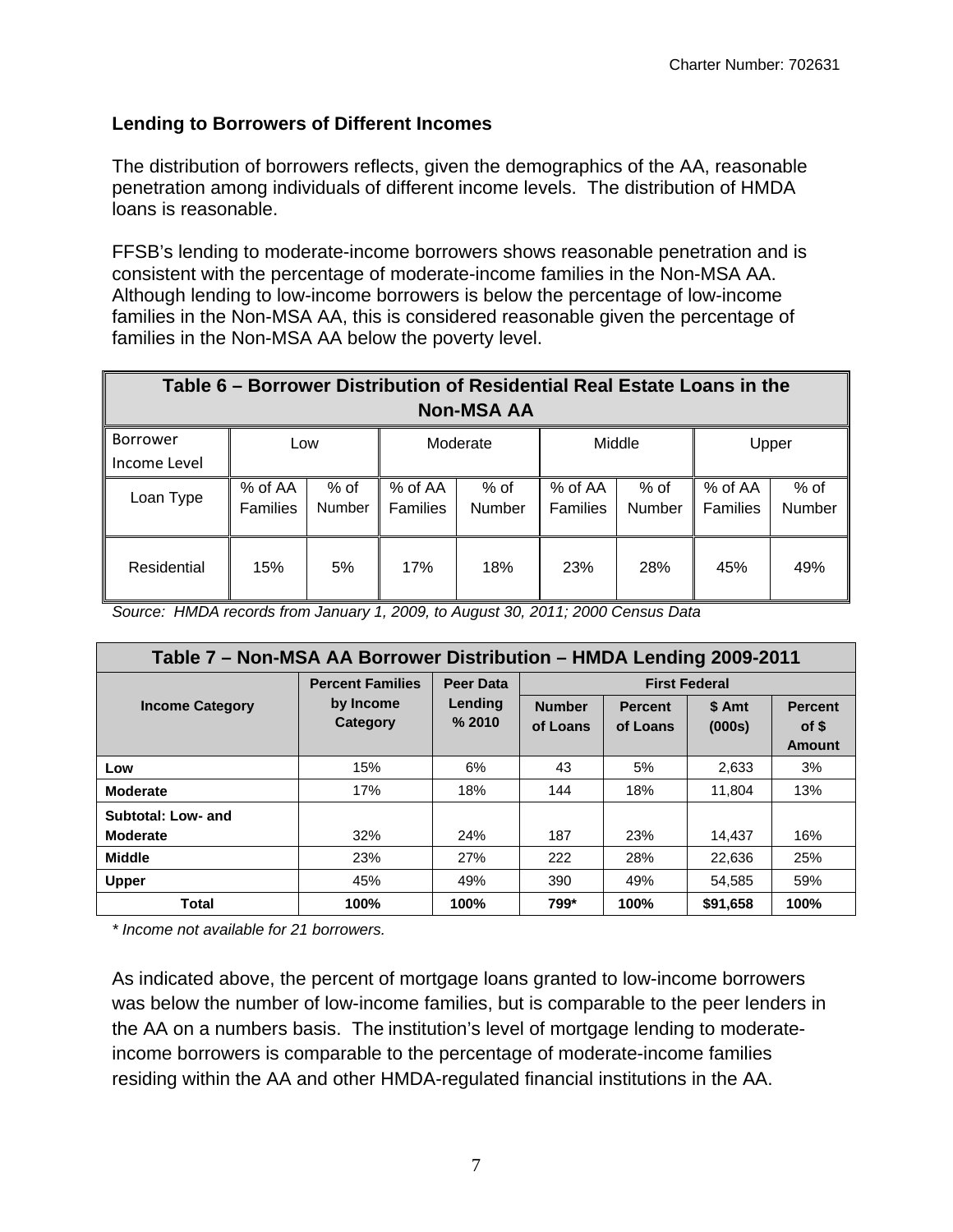FFSB's lending to moderate-income borrowers shows reasonable penetration and is consistent with the percentage of moderate-income families in the Grundy/Kendall/Will MSA AA. Although lending to low-income borrowers is below the percentage of lowincome families in the Grundy/Kendall/Will MSA AA, this is considered reasonable given the percentage of families in the AA below the poverty level.

| Table 8 – Borrower Distribution of Residential Real Estate Loans in the<br><b>Grundy/Kendall/Will MSA AA</b> |                            |                         |                            |                         |                     |                |                     |                  |  |  |
|--------------------------------------------------------------------------------------------------------------|----------------------------|-------------------------|----------------------------|-------------------------|---------------------|----------------|---------------------|------------------|--|--|
| Borrower<br>Income Level                                                                                     | Low                        |                         | Moderate                   |                         | Middle              |                | Upper               |                  |  |  |
| Loan Type                                                                                                    | % of AA<br><b>Families</b> | $%$ of<br><b>Number</b> | % of AA<br><b>Families</b> | $%$ of<br><b>Number</b> | % of AA<br>Families | % of<br>Number | % of AA<br>Families | $%$ of<br>Number |  |  |
| Residential                                                                                                  | 10%                        | 5%                      | 16%                        | 18%                     | 28%                 | <b>29%</b>     | 46%                 | 48%              |  |  |

*Source: HMDA records from January 1, 2009, to August 30, 2011; 2000 Census Data* 

| Table 9 - Grundy/Kendall/Will MSA AA Borrower Distribution - HMDA |                          |                   |                           |                            |                      |                                          |  |  |  |  |  |
|-------------------------------------------------------------------|--------------------------|-------------------|---------------------------|----------------------------|----------------------|------------------------------------------|--|--|--|--|--|
|                                                                   | <b>Lending 2009-2011</b> |                   |                           |                            |                      |                                          |  |  |  |  |  |
|                                                                   | <b>Percent Families</b>  | Peer Data         |                           |                            | <b>First Federal</b> |                                          |  |  |  |  |  |
| <b>Income Category</b>                                            | by Income<br>Category    | Lending<br>% 2010 | <b>Number</b><br>of Loans | <b>Percent</b><br>of Loans | \$ Amt<br>(000s)     | <b>Percent</b><br>of \$<br><b>Amount</b> |  |  |  |  |  |
| Low                                                               | 10%                      | 6%                | 52                        | 6%                         | 5,177                | 3%                                       |  |  |  |  |  |
| <b>Moderate</b>                                                   | 16%                      | 21%               | 140                       | 17%                        | 18.559               | 13%                                      |  |  |  |  |  |
| Subtotal: Low- and<br><b>Moderate</b>                             | 26%                      | 27%               | 192                       | 23%                        | 23.736               | 16%                                      |  |  |  |  |  |
| <b>Middle</b>                                                     | 28%                      | 32%               | 244                       | 29%                        | 39,533               | 27%                                      |  |  |  |  |  |
| <b>Upper</b>                                                      | 46%                      | 41%               | 399                       | 48%                        | 85,200               | 57%                                      |  |  |  |  |  |
| Total                                                             | 100%                     | 100%              | $835*$                    | 100%                       | \$148,469            | 100%                                     |  |  |  |  |  |

*\* Income not available for 2 borrowers.* 

As shown above, the percent of mortgage loans granted to low-income borrowers was below the number of low-income families, but is comparable to the peer lenders in the AA on a numbers basis. The institution's level of mortgage lending to moderate-income borrowers is comparable to the percentage of moderate-income families residing within the AA but is below other HMDA-regulated financial institutions in the AA.

FFSB's performance in the Kane County MSA AA showed reasonable penetration and was consistent with that of the Non-MSA AA and the Grundy/Kendall/Will MSA AA.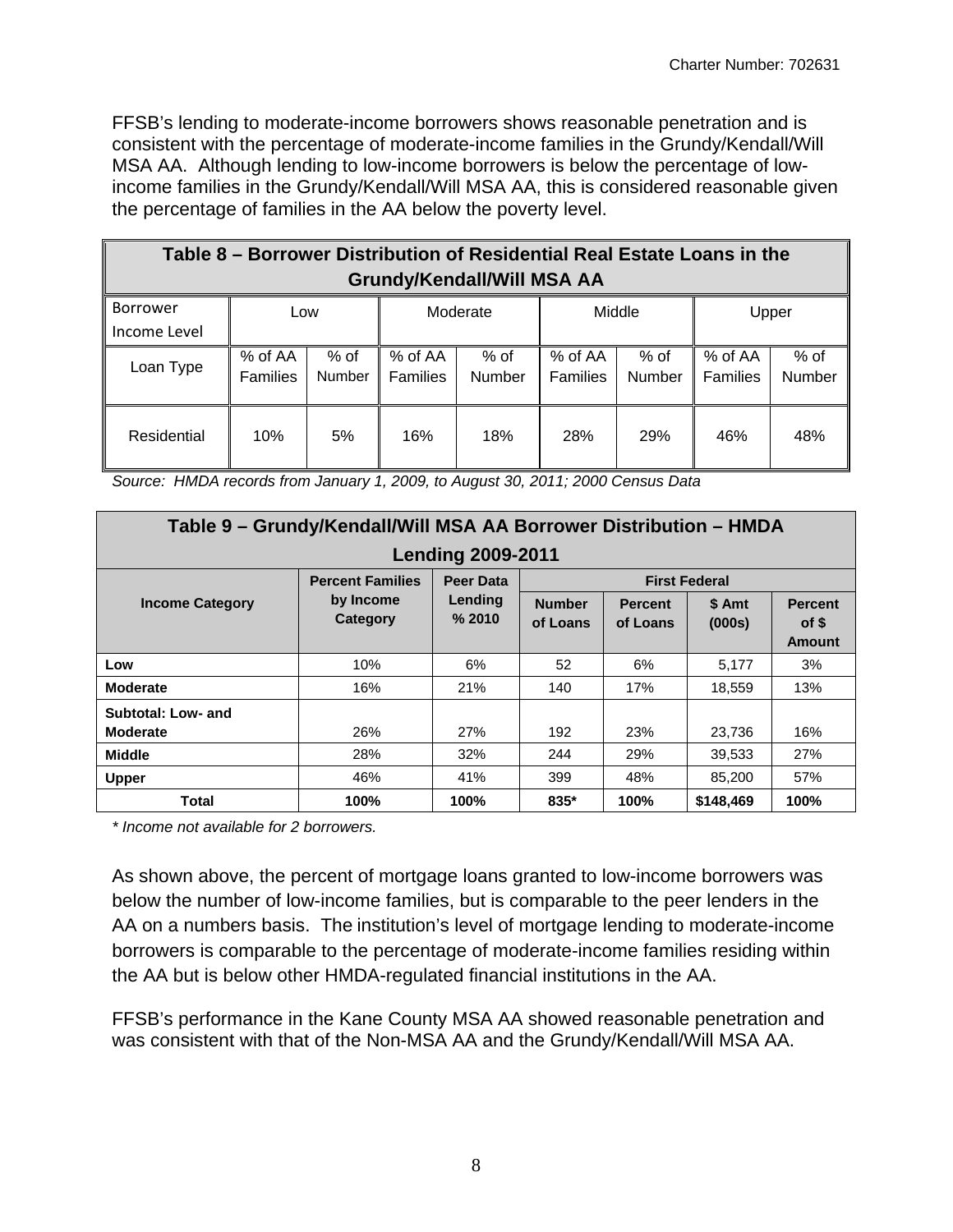#### **Geographic Distribution of Loans**

FFSB's geographic distribution of residential lending reflects a reasonable dispersion in CTs of different income levels, including moderate-income CTs. There are no lowincome CTs within FFSB's AA.

The geographic distribution of residential lending reflects a less than reasonable dispersion in the Non-MSA AA. Based on the population of residential loans originated during the evaluation period, the percentage of residential loans originated in the moderate-income geographies is below the percentage of owner-occupied housing located in the moderate-income geographies of the Non-MSA AA. The moderateincome geographies of the Non-MSA AA are largely commercial areas, so residential lending opportunities are limited in these areas.

|                                     | Table 10 - Geographic Distribution of Residential Real Estate Loans |                  |                                         |                |                                         |                |                                         |                  |  |  |  |
|-------------------------------------|---------------------------------------------------------------------|------------------|-----------------------------------------|----------------|-----------------------------------------|----------------|-----------------------------------------|------------------|--|--|--|
|                                     | in the Non-MSA AA                                                   |                  |                                         |                |                                         |                |                                         |                  |  |  |  |
| <b>Census Tract</b><br>Income Level | Low                                                                 |                  | Moderate                                |                | Middle                                  |                | Upper                                   |                  |  |  |  |
| Loan Type                           | % of AA<br>Owner<br>Occupied<br>Housing                             | $%$ of<br>Number | % of AA<br>Owner<br>Occupied<br>Housing | % of<br>Number | % of AA<br>Owner<br>Occupied<br>Housing | % of<br>Number | % of AA<br>Owner<br>Occupied<br>Housing | $%$ of<br>Number |  |  |  |
| Residential                         | 0%                                                                  | $0\%$            | 4%                                      | 2%             | 69%                                     | 59%            | 27%                                     | 39%              |  |  |  |

*Source: HMDA records from January 1, 2009, to August 30, 2011; 2000 Census Data* 

| Table 11 – Non-MSA AA Geographic Distribution – HMDA Lending 2009-2011 |                                  |                   |                           |                     |                  |                                          |  |  |  |  |
|------------------------------------------------------------------------|----------------------------------|-------------------|---------------------------|---------------------|------------------|------------------------------------------|--|--|--|--|
|                                                                        |                                  | <b>Peer Data</b>  | <b>First Federal</b>      |                     |                  |                                          |  |  |  |  |
| <b>Income Category</b>                                                 | Distribution of<br><b>OOHU's</b> | Lending<br>% 2010 | <b>Number</b><br>of Loans | $%$ No.<br>of Loans | \$ Amt<br>(000s) | <b>Percent</b><br>of \$<br><b>Amount</b> |  |  |  |  |
| <b>Moderate</b>                                                        | 4%                               | 2%                | 16                        | 2%                  | 1.229            | 1%                                       |  |  |  |  |
| <b>Middle</b>                                                          | 69%                              | 62%               | 487                       | 59%                 | 50,536           | 54%                                      |  |  |  |  |
| <b>Upper</b>                                                           | 27%                              | 36%               | 317                       | 39%                 | 42.169           | 45%                                      |  |  |  |  |
| <b>Total</b>                                                           | 100.0%                           | 100%              | 820                       | 100%                | \$93,934         | 100%                                     |  |  |  |  |

As indicated above, the institution's overall record of lending in moderate-income CTs was below the area's demographics but is comparable to other lenders in the AA.

The geographic distribution of residential lending reflects a reasonable dispersion in the Grundy/Kendall/Will MSA AA. Based on the population of residential loans originated during the evaluation period, the percentage of residential loans originated in the moderate-income geographies exceeds the percentage of owner-occupied housing located in the moderate-income geographies within the Grundy/Kendall/Will MSA AA.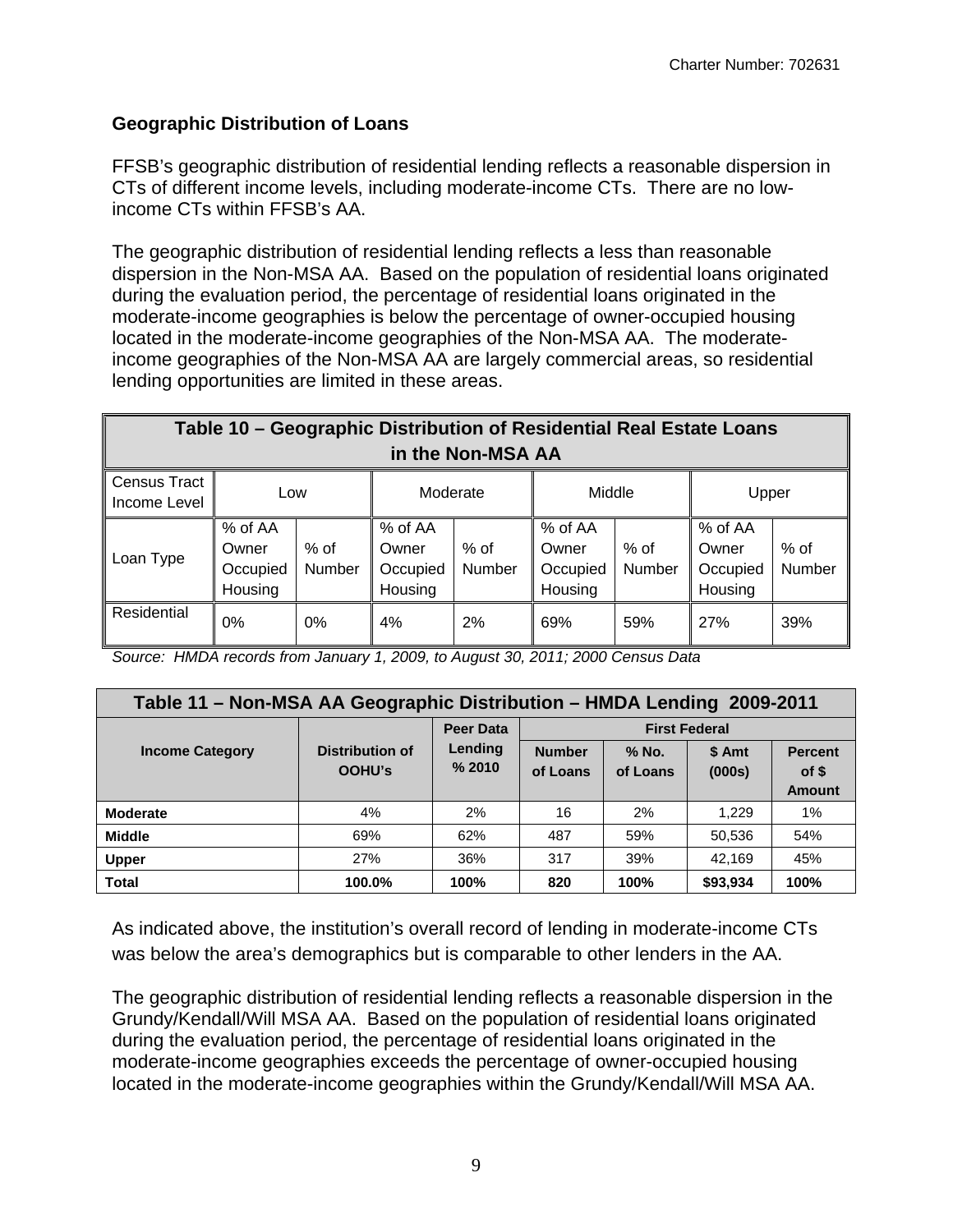| Table 12 - Geographic Distribution of Residential Real Estate Loans<br>in the Grundy/Kendall/Will MSA AA |                                         |                  |                                         |                |                                         |                |                                         |                  |  |  |
|----------------------------------------------------------------------------------------------------------|-----------------------------------------|------------------|-----------------------------------------|----------------|-----------------------------------------|----------------|-----------------------------------------|------------------|--|--|
| Census Tract<br>Income Level                                                                             | Low                                     |                  | Moderate                                |                | Middle                                  |                | Upper                                   |                  |  |  |
| Loan Type                                                                                                | % of AA<br>Owner<br>Occupied<br>Housing | $%$ of<br>Number | % of AA<br>Owner<br>Occupied<br>Housing | % of<br>Number | % of AA<br>Owner<br>Occupied<br>Housing | % of<br>Number | % of AA<br>Owner<br>Occupied<br>Housing | $%$ of<br>Number |  |  |
| Residential                                                                                              | 0%                                      | $0\%$            | 2%                                      | 3%             | 57%                                     | 65%            | 41%                                     | 32%              |  |  |

*Source: HMDA records from January 1, 2009, to August 30, 2011; 2000 Census Data* 

| Table 13 - Grundy/Kendall/Will MSA AA Geographic Distribution - HMDA |                                  |                                       |                           |                   |                  |                                   |
|----------------------------------------------------------------------|----------------------------------|---------------------------------------|---------------------------|-------------------|------------------|-----------------------------------|
| 2009-2011<br>Lending                                                 |                                  |                                       |                           |                   |                  |                                   |
| <b>Income Category</b>                                               | <b>Distribution of</b><br>OOHU's | <b>Peer Data</b><br>Lending<br>% 2010 | <b>First Federal</b>      |                   |                  |                                   |
|                                                                      |                                  |                                       | <b>Number</b><br>of Loans | % No.<br>of Loans | \$ Amt<br>(000s) | <b>Percent</b><br>of \$<br>Amount |
| <b>Moderate</b>                                                      | 2%                               | 1%                                    | 26                        | 3%                | 2.854            | 2%                                |
| <b>Middle</b>                                                        | 57%                              | 43%                                   | 544                       | 65%               | 92.411           | 62%                               |
| <b>Upper</b>                                                         | 41%                              | 56%                                   | 267                       | 32%               | 53.459           | 36%                               |
| <b>Total</b>                                                         | 100.0%                           | 100%                                  | 837                       | 100%              | \$148,724        | 100%                              |

As shown above, the institution's overall record of lending in moderate-income CTs was comparable to the area's demographics and is above other lenders in the AA.

FFSB's performance in the Kane County MSA AA was reasonable and consistent with that of the Grundy/Kendall/Will MSA AA.

#### **Responses to Complaints**

FFSB has received no complaints about its performance in helping to meet the credit needs within its AAs during this evaluation period.

#### **COMMUNITY DEVELOPMENT TEST**

FFSB's community development performance demonstrates a less than reasonable responsiveness to the community development needs of its AA through community development loans, qualified investments, and community development services.

#### **Number and Amount of Community Development Loans**

FFSB did not have any qualifying CD loans for any AA during the evaluation period.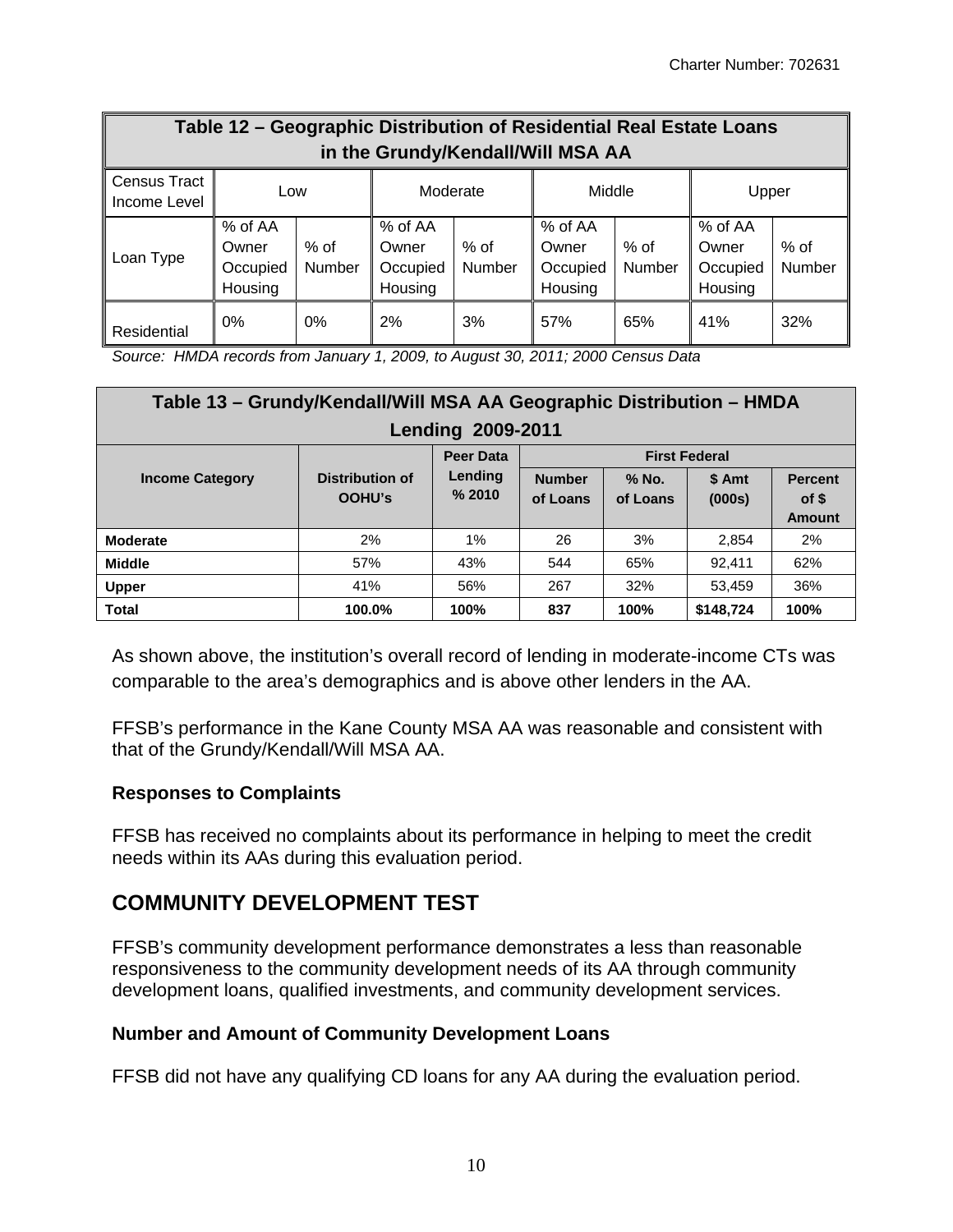#### **Number and Amount of Qualified Investments**

FFSB has made a total of \$19 thousand in cash contributions and donations to community development organizations assisting low- and moderate-income individuals and families within the Non-MSA AA.

FFSB has made a total of \$5 thousand in cash contributions and donations to community development organizations assisting low- and moderate-income individuals and families within the Grundy/Kendall/Will MSA AA.

Some notable qualifying donations are as follows:

- \$4,676 to the United Way and its associated programs. Some of these programs include School Tools and the Let's Feed Our Children Fund, which provides assistance to children from low- and moderate-income families.
- \$4,289 to agencies providing food pantries.
- \$4,064 to agencies providing counseling and shelter to children and adults for low-and moderate-income individuals.
- \$2,306 to Habitat for Humanity.

#### **Extent to Which the Bank Provides Community Development Services**

Delivery systems are reasonably accessible to individuals of different income levels. FFSB operates thirteen full-service offices and twelve ATM's in the AA. The main bank office in Ottawa located at 633 LaSalle Street, the Ottawa branch located at 433 West Main Street, and the LaSalle branch located at 475 3<sup>rd</sup> Street, are located in moderateincome tracts. The remaining locations are in middle- and upper-income tracts. All offices except the main bank are open on Saturdays, and all drive-up locations are open longer on the weekdays. FFSB's loan and deposit products are available at all branch locations.

FFSB offers community development services within the AA. The officers and employees of the bank are heavily involved in a number of community service organizations.

FFSB offers loan programs assisting low- and moderate-income individuals. The loans made under these programs are reported under HMDA and are not considered community development loans.

USDA Guaranteed Rural Housing Loan Program